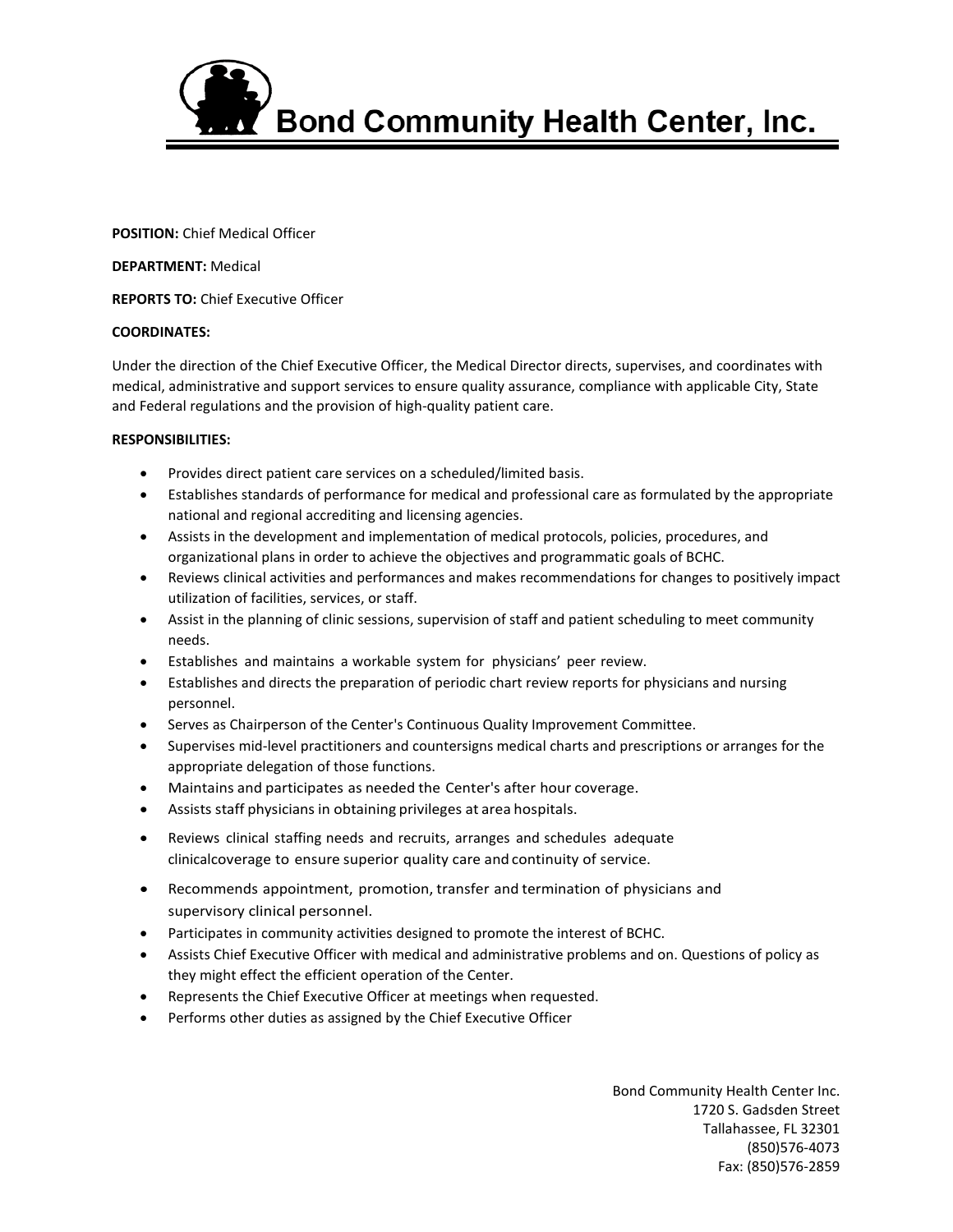

## **QUALIFICATIONS:**

- Graduate of an accredited medical school.
- Licensed to practice medicine by the State of Florida.
- Board Certified in Family Medicine or Internal Medicine.
- 3+ years' experience in ambulatory health care leadership, preferably in a FQHC setting.
- 2 + years' experience in supervising Physicians, mid- level providers and nursing leaders.
- 1-2 years' experience in leading quality improvement/quality assurance and overseeing peer review activities.
- Mitigating medical risks; recruitment and retention of physicians and supervisory clinical personnel experience.
- Public speaking and community health education experience.
- Ability to develop and implement medical protocols, policies, procedures, and organizational plans.

# **PHYSICAL DEMAND /WORKING CONDITIONS:**

- Exposure to medically infirmed patients including patients who are HIV positive, possible tuberculin and/or Hepatitis exposure (vaccination recommended).
- Must be available to provide back-up coverage over extended hours if necessary.

#### **SUPERVISION RENDERED:**

• Physicians, Podiatrist, HIV Specialist, Nursing Supervisor, Physician's Assistants, Nurse Practitioners, Midwives, and other Clinical Staff.

## **SUPERVISION RECEIVED:**

• Chief Executive Officer.

#### **COMPLEXITY:**

• Position requires independent thinking, good judgment, the ability to respond well in a crisis, excellent communication skills, the ability to direct, organize and plan activities, formulate policies, delegate responsibility, systematize procedures and protocols, select and recruit personnel, promote favorable public relations and make decisions affecting diagnosis and treatment of patients and staff supervision.

# **EFFECT OF ERRORS:**

• Position is responsible for the maintenance of appropriate clinical procedures and protocols as mandated by City, State and Federal Authorities. Errors could expose the Center to citations, fines, legal liability, loss of grant funding, loss of market share and possible embarrassment.

> Bond Community Health Center Inc. 1720 S. Gadsden Street Tallahassee, FL 32301 (850)576-4073 Fax: (850)576-2859